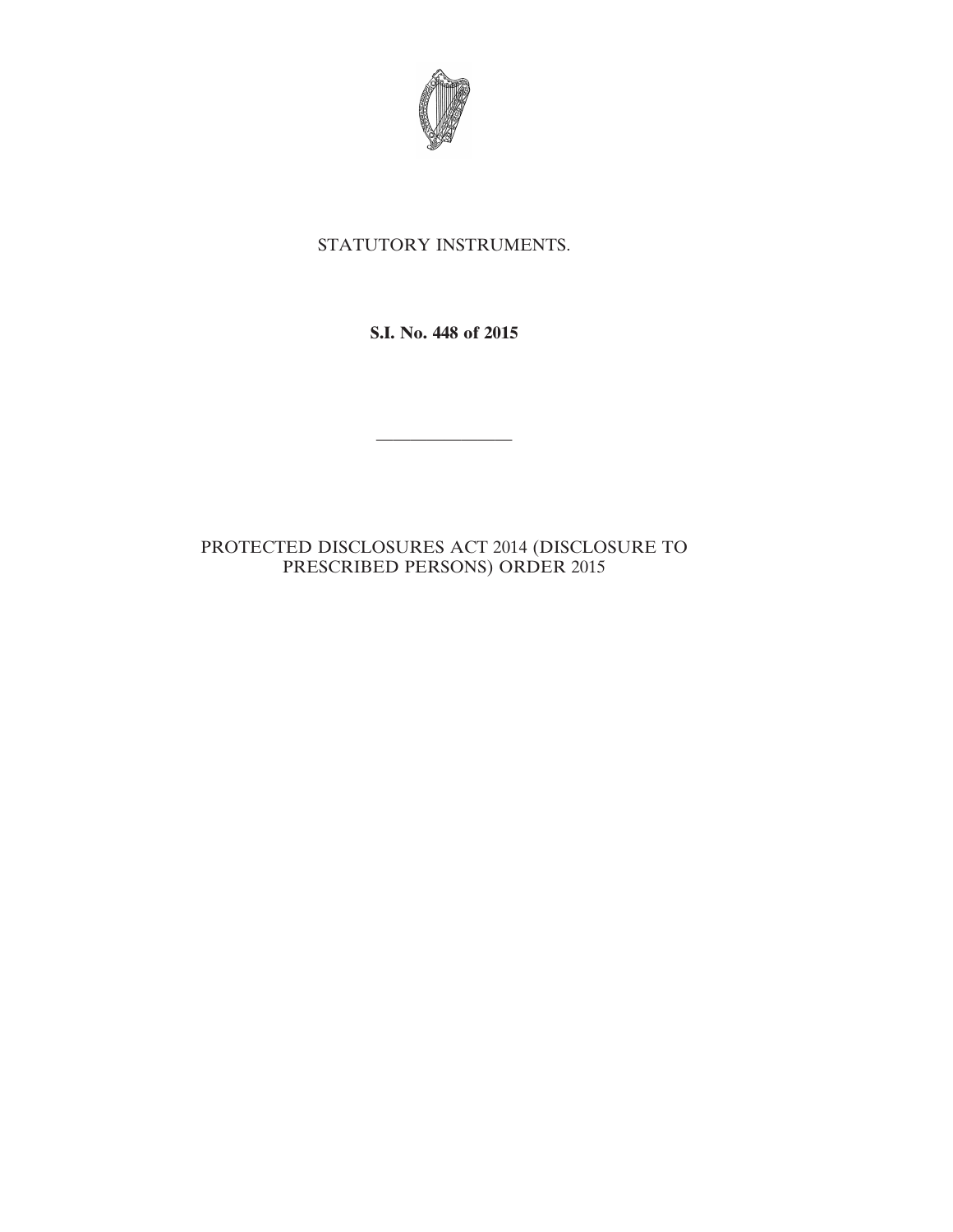## PROTECTED DISCLOSURES ACT 2014 (DISCLOSURE TO PRESCRIBED PERSONS) ORDER 2015

I, BRENDAN HOWLIN, Minister for Public Expenditure and Reform, in exercise of the powers conferred on me by section 7(2) of the Protected Disclosures Act 2014 (No. 14 of 2014), hereby order as follows:

1. This Order may be cited as the Protected Disclosures Act 2014 (Disclosure to Prescribed Persons) Order 2015.

2. The Schedule to the Protected Disclosures Act 2014 (Section 7(2)) Order 2014 (S.I. No. 339 of 2014) is amended—

- (*a*) by deleting the matter in columns (2) and (3) at reference number 18,
- (*b*) by substituting for the matter in column (3) at reference number 68 the following:
	- "(*a*) All matters relating to the supervision of the Ethics in Public Office Acts 1995 and 2001 in so far as they apply to specified persons and to members of the Oireachtas who are not office holders, within the meaning of those Acts, including investigations and reports in relation to possible contraventions of those Acts.
	- (*b*) All matters relating to the supervision of the Electoral Acts 1992 to 2014 in regard to—
		- (i) the disclosure of donations to political parties, members of the Oireachtas, members of the European Parliament, and candidates at elections to Dáil Éireann, Seanad Éireann and the European Parliament,
		- (ii) the obligations of third parties,
		- (iii) the obligations of corporate donors,
		- (iv) the monitoring of limitations on expenditure by election candidates and political parties, and
		- (v) the expenditure of Exchequer Funding received by qualified political parties.

*Notice of the making of this Statutory Instrument was published in "Iris Oifigiúil" of* 23*rd October*, 2015.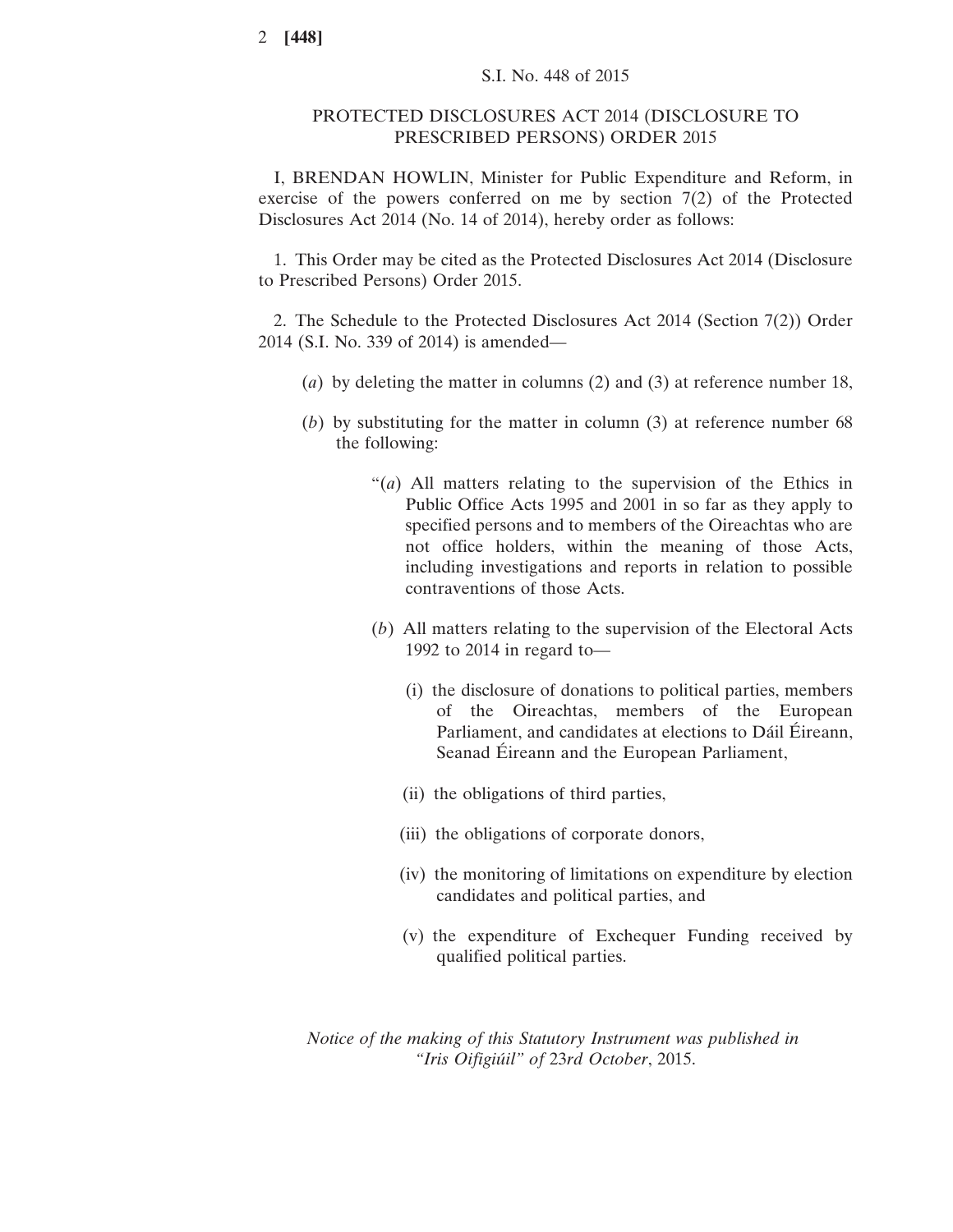".

(*c*) All matters relating to the supervision of the Oireachtas (Ministerial and Parliamentary Offices) (Amendment) Act 2014 (No 6 of 2014) in regard to the expenditure of funding (Parliamentary Activities Allowances) received by the leaders of qualified political parties and by independent members of the Oireachtas.",

and

"

(*c*) by inserting after reference number 72 the following:

| 73 | Director of Commission for<br><b>Public Service Appointments</b> | All matters related to the<br>setting of standards for<br>recruitment and selection for<br>public service appointments<br>including the monitoring and<br>auditing of public sector<br>recruitment and selection<br>activities. |
|----|------------------------------------------------------------------|---------------------------------------------------------------------------------------------------------------------------------------------------------------------------------------------------------------------------------|



GIVEN under my Official Seal, 19 October 2015.

> BRENDAN HOWLIN, Minister for Public Expenditure and Reform.